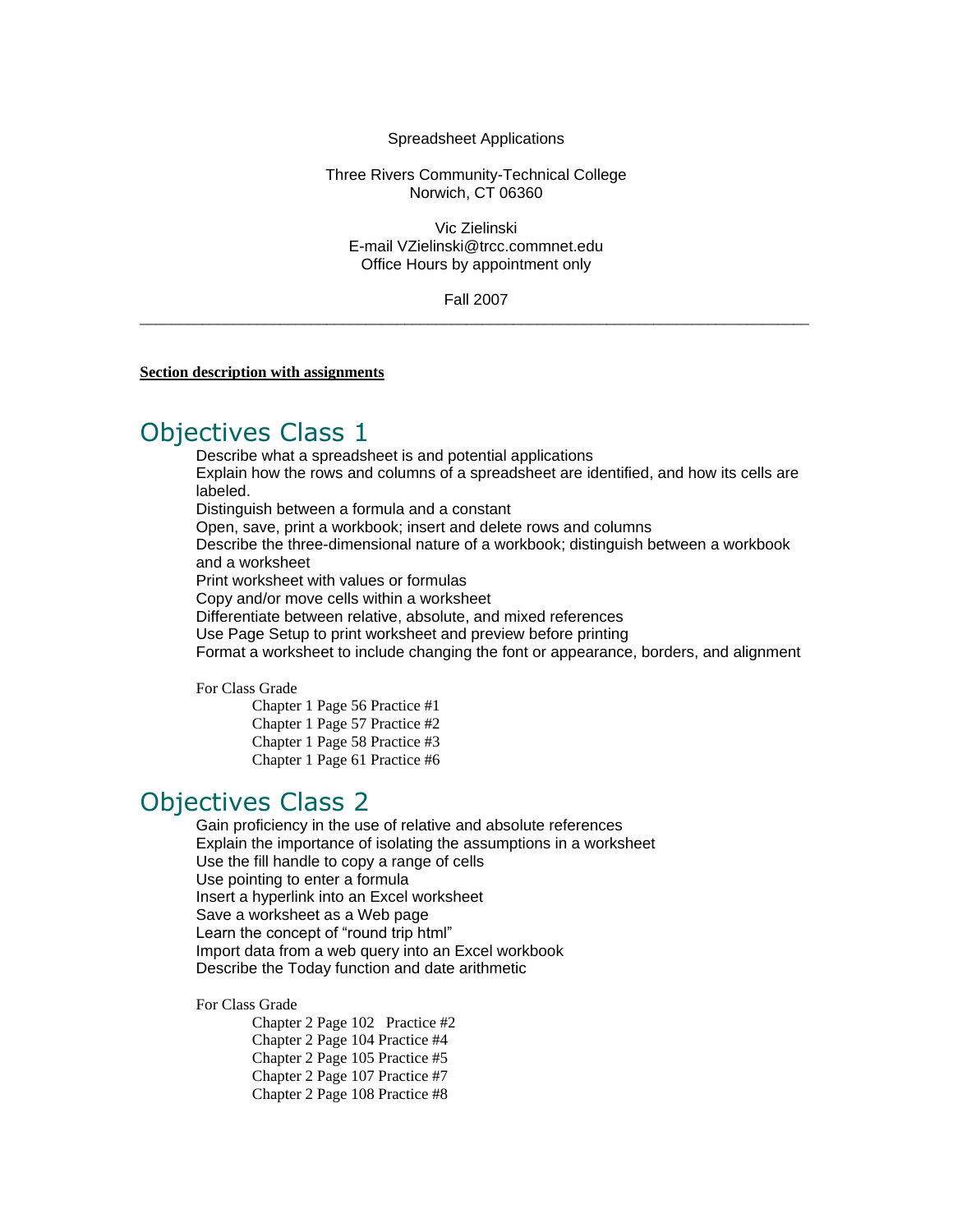# Objectives Class 3

Describe the PMT and FV functions Use the PMT and FV functions Explain how the Goal Seek command can facilitate decision making Define and use a mixed reference Use the AVERAGE, MAX, MIN, and COUNT functions Use the IF and VLOOKUP functions to help in the decision-making process Freeze and hide rows and columns to work with large worksheets Print and view large spreadsheets

#### For Class Grade

Chapter 3 Page 157 Practice #2 Chapter 3 Page 159 Practice #4 Chapter 3 Page 160 Practice #5 Chapter 3 Page 162 Practice #7 Chapter 3 Page 164 Practice #9

### Objectives Class 4

Know advantages and disadvantages of different chart types Distinguish between an embedded chart and one in a separate chart sheet Use the ChartWizard Use Drawing toolbar to enhance chart with lines, 3D shapes and objects Differentiate between data series specified in rows versus ones in columns Create a compound document consisting of word processing, worksheet and a chart

For Class Grade

Chapter 4 Page 217 Practice #4 Chapter 4 Page 218 Practice #5 Chapter 4 Page 220 Practice #7 Chapter 4 Page 222 Practice #9

# Objectives Class 5

Distinguish between a cell reference, worksheet reference, and a 3D reference; use appropriate references to consolidate data Select and group multiple worksheets to enter common formulas or formats Use AutoFormat Explain the advantages of using functions over building formulas when consolidating multiple worksheets Organize and document a workbook Copy and Paste to another workbook Distinguish between a source versus dependent workbook; create external references to link workbooks

For Class Grade

Chapter 5 Page 253 Practice #1 Chapter 5 Page 254 Practice #2 Chapter 5 Page 255 Practice #3 Chapter 5 Page 257 Practice #5

# Objectives Class 6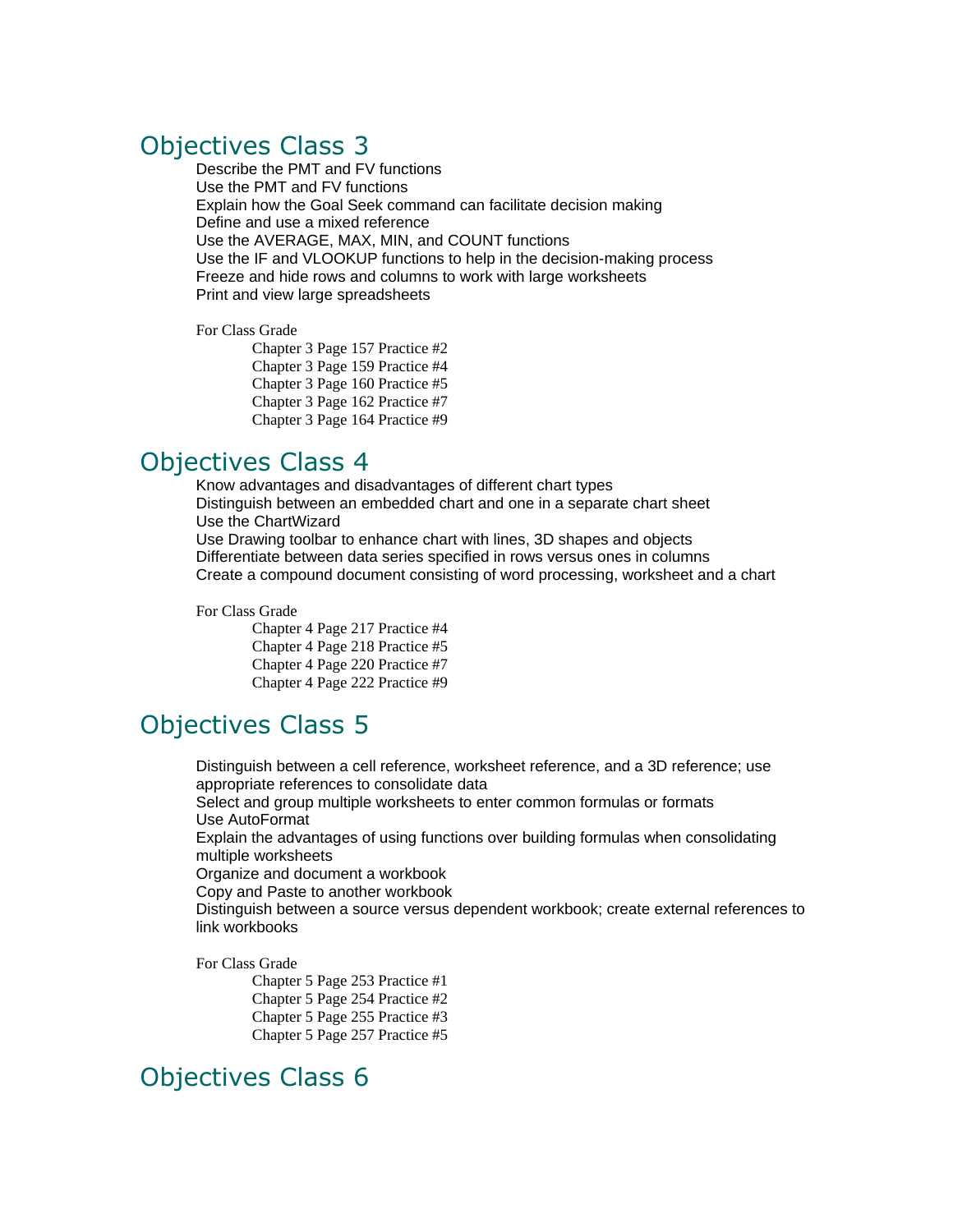Develop spreadsheet model for financial forecast Explain how the Scenario Manager facilitates the decision-making process Differentiate between precedent and dependent cells Use the Formula Auditing toolbar Track editing changes Use cell comments Explain how workgroup functions enable collaborative work Resolve conflicts between users Describe the use of data validation Use conditional formatting Explain how template facilitates the creation of a new spreadsheet Create a template

For Class Grade

Chapter 6 Page 297 Practice #1 Chapter 6 Page 298 Practice #2 Chapter 6 Page 300 Practice #4 Chapter 6 Page 302 Practice #6 Chapter 6 Page 304 Practice #8

# Objectives Class 7

Create a list

Add, edit and delete records in an existing list Use Text Import Wizard to import data from other applications Describe the TODAY function and use date arithmetic Use the Sort command Use the database functions: DSUM, DAVERAGE, DMAX, DMIN, and DCOUNT Use AutoFilter and Advanced Filter Use the Subtotals command Use a pivot table and pivot chart; save a pivot table as a web page

For Class Grade

Chapter 7 Page 356 Practice #1 Chapter 7 Page 357 Practice #2 Chapter 7 Page 358 Practice #3 Chapter 7 Page 359 Practice #4 Chapter 7 Page 362 Practice #7

# Objectives Class 8

Define a macro Record and run a macro; view and edit a simple macro Use the InputBox and MsgBox statements Use a keyboard shortcut or customized toolbar to execute a macro Describe the function of the Personal Macro workbook Use the Step Into command to execute a macro one statement at a time Use Copy and Paste to duplicate an existing macro Use Visual Basic IF and DO statements to make decisions

For Class Grade

Chapter 8 Page 422 Practice #1 Chapter 8 Page 423 Practice #2 Chapter 8 Page 425 Practice #4